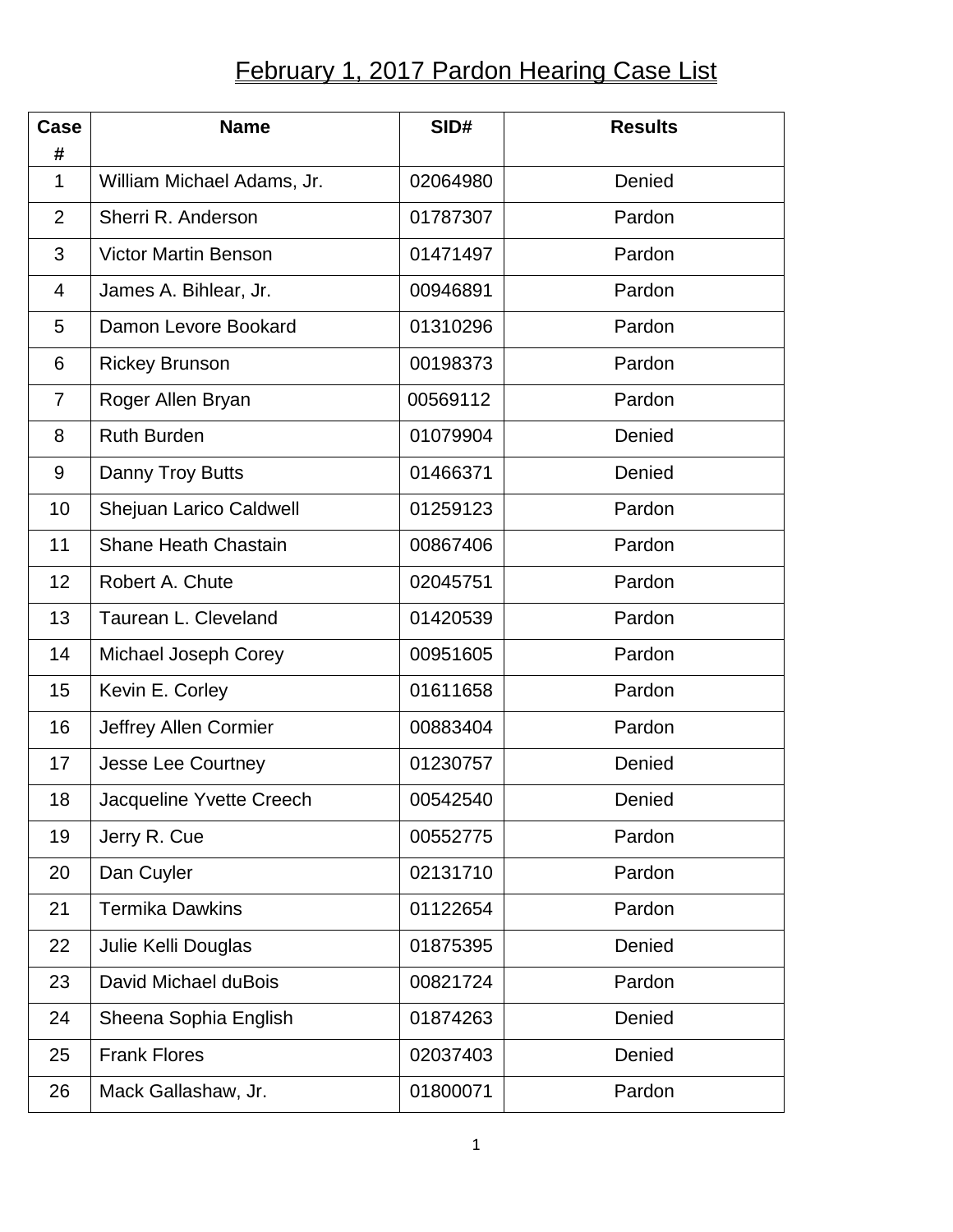## **February 1, 2017 Pardon Hearing Case List**

| 27 | Donald Kenneth Happe II            | 01813420 | Denied      |
|----|------------------------------------|----------|-------------|
| 28 | Ryan Parker Harmon, Jr.            | 00319655 | Pardon      |
| 29 | <b>Timothy Brad Harris</b>         | 01204806 | Pardon      |
| 30 | <b>Eldridge Denae Herrin</b>       | 00987474 | Pardon      |
| 31 | David Timothy Hughes               | 00673665 | Pardon      |
| 32 | Timothy R. Irvin                   | 01359302 | Denied      |
| 33 | <b>Martin Todd Jeffers</b>         | 00418775 | Pardon      |
| 34 | Ruby S. Jones                      | 00725387 | Denied      |
| 35 | Margie Glenn Kirby                 | 02177193 | Pardon      |
| 36 | <b>Timothy Matthew Leimemstoll</b> | 01262441 | Pardon      |
| 37 | David S. Madison                   | 01908873 | Denied      |
| 38 | John Henry Martin                  | 00627626 | Pardon      |
| 39 | <b>Christina Marie Medley</b>      | 01485396 | Pardon      |
| 40 | <b>John David Mitton</b>           | 00685055 | Pardon      |
| 41 | Keisha L. Moore                    | 01421564 | Pardon      |
| 42 | <b>Jared Mountain Parker</b>       | 01919636 | Pardon      |
| 43 | <b>Edgar Breton Perez</b>          | 01738998 | Rescheduled |
| 44 | <b>Thomas William Potjunas</b>     | 01518278 | Denied      |
| 45 | Corey A. Preston                   | 01378269 | Pardon      |
| 46 | Deborah Denise Primus-Brown        | 01483344 | Pardon      |
| 47 | <b>Rondell Pugh</b>                | 01361461 | Pardon      |
| 48 | <b>Thomas Davenport Ralph</b>      | 01550224 | Pardon      |
| 49 | Regina D. Robinson                 | 01035156 | Pardon      |
| 50 | <b>Matthew William Rutledge</b>    | 01562817 | Pardon      |
| 51 | <b>Charles Allen Smith</b>         | 00004265 | Pardon      |
| 52 | Thomas Smith, Jr.                  | 00695352 | Pardon      |
| 53 | Vicente' Hasan Smith               | 01009536 | Rescheduled |